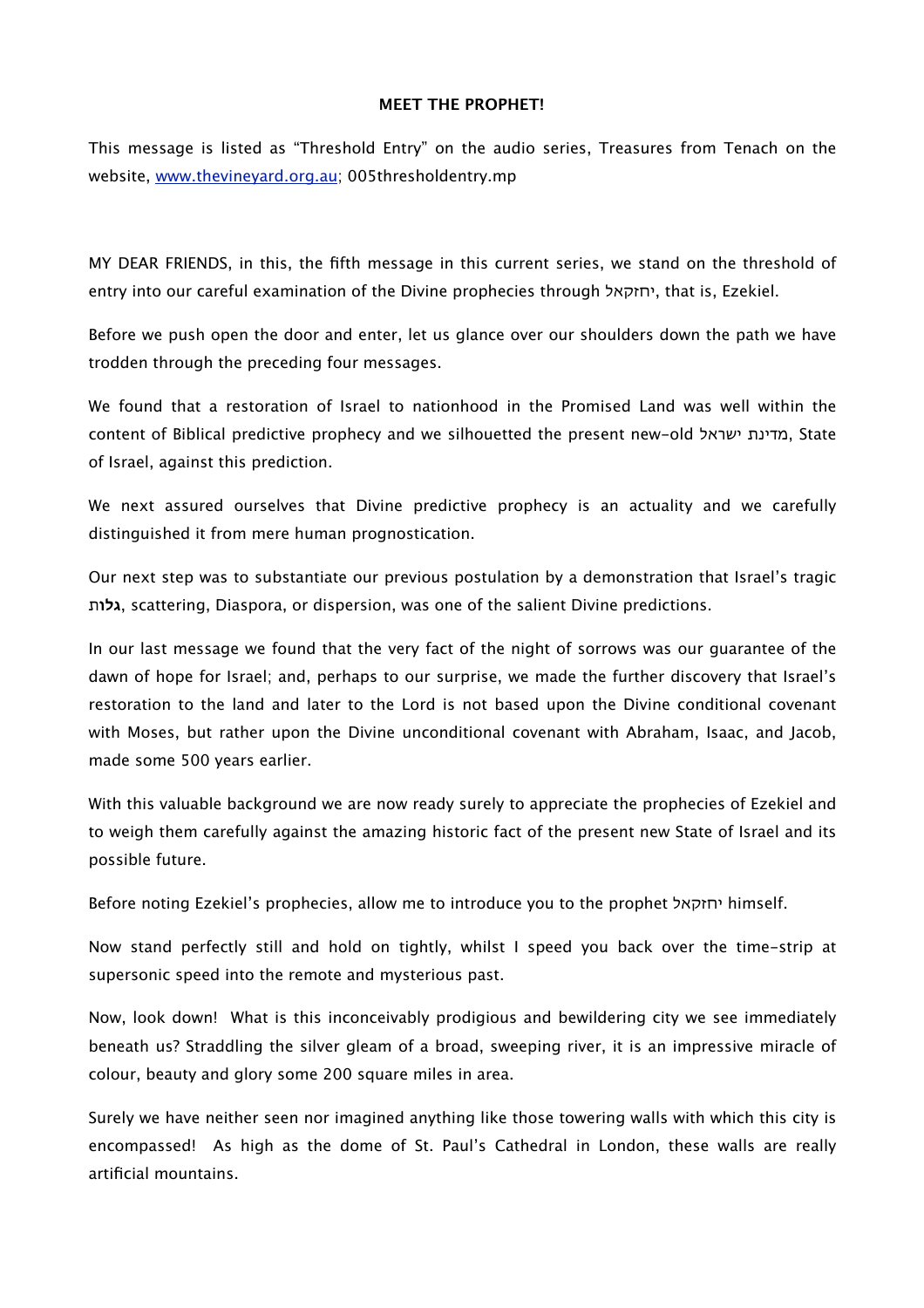Even on the top of the walls, see, at the edges, there are houses built facing each other, and even the space left between these confronting residences is sufficient for turning a four-horse chariot!

A speedway 85 feet wide is elevated on top of a wall 300 feet high. It is colossal! Stupendous! No less than 250 towers guard its strategic points and we can count quite 100 gigantic gates of gleaming bronze! What a city! Nearly 5 times the size of London!

As to the wonderful streets, they all bear evidence of scientific town-planning, crossing each other at right angles and interspersed with innumerable rectangular island plots.

One street in particular, running north and south, arrests our attention. Look at it! With its sidewalks of red breccia and central section of fine white limestone, this spectacular highway, although within the huge city, is yet lined on both sides by defensive walls 23 feet thick and adorned with impressive rows of lions reliefed out in brilliant enamels and all having the awesome appearance as if they were advancing on us.

Crossing this magnificent street is a most remarkable gate with towers 36 feet high and the whole structure of staggering beauty. It is a blaze of colour; nearly 600 figures of bulls and animals in white and yellow enamel on a brilliant blue background appear as if animated and in a colourful procession.

What city is this? Are we in ancient Babylon and could this be the famous "Procession Street" or Sacred Way? If so, then, this gorgeous gate is none other than the dazzling Gate of Ishtar!

Yes! It is Babylon! For there, among the many other amazing temples, is the breathtaking Temple of Marduk. It is unforgettable! At the southwest angle of an enormous square, each side of which is some 500 yards long, stands a colossal tower on top of which rises another, and yet another, and even another on that to a total number of eight! It is glorious and immense. Running spirally around all these towers is an ascent, and in the uppermost tower we discern a spacious temple sumptuously furnished with statues and a table of pure gold! Gold and glory is everywhere.

Yes! We are beholding "Great Babylon," the first world-capital which has cast its spell over the minds of men for over 4,000 years!

But its glory shrouds an agony! The agony of captive Israel!

**"By the rivers of Babylon, there we sat down, yea, we wept, when we remembered Zion."** (Psalm 137:1)

For Israel, mighty Babylon is but a forlorn fortress, a gorgeous cage! And it is here, in this scene and circumstance, that we meet God's mouthpiece יחזקאל, Ezekiel.

Born of the priestly family of Zadoc, Ezekiel belonged to Israel's priesthood.

Jehoiachin was on the throne only three months when he, Ezekiel, and many others of the Southern Israel Kingdom were carried away captive by the Babylonians in the first deportation,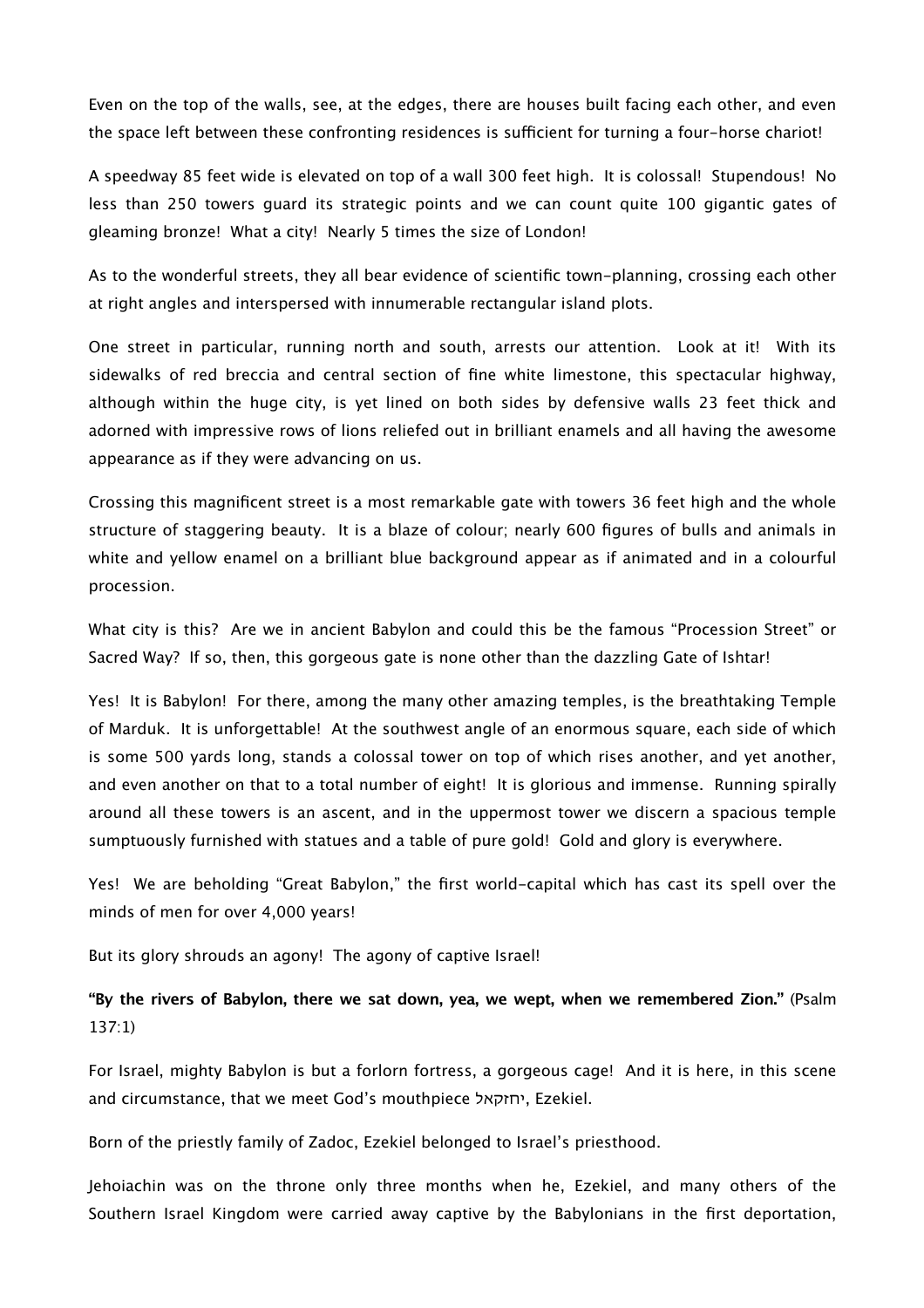about the year 597 before the Common Era, some eleven years before the destruction of Jerusalem by these same Babylonians and when Ezekiel was — well — about twenty-five years of age.

It was five years after Ezekiel's arrival in Babylon, that is, about 592 B.C.E., that God gave Ezekiel his great call.

Ezekiel appears as a stern and, I think, inflexible character, dramatic in message and manner, yet revered not only by his companions in exile but also by his compatriots throughout all generations, by whom he is classed in the highest rank of Israel's prophets.

He was married and actually had a residence in Babylon but was tragically deprived of his wife in sudden circumstances.

His Divine commission was a most difficult one. His fellow captives were under the delusion that the Babylonian power would soon be broken by rescuing Egyptians; Ezekiel had to disillusion them on that score and urge the captives to become reconciled to their condition because God really meant what He said and what had been prophesied would be fulfilled.

As far as we know, Ezekiel was the only prophet whose sphere of activity lay beyond the Holy Land itself.

As the mouthpiece of God, this **"son of man"** predicted the fall of Jerusalem, the ultimate restoration of Israel, and the glorious spiritual regeneration of the people of Israel in the days of a future glorified David, obviously the Messiah.

In their History of the Jewish People, Max L. Margolis and Alexander Marx confirm this viewpoint when they say Ezekiel prophesied a reunion "under one shepherd, a glorified David. The supreme condition was national penitence, a new heart and a new spirit, which themselves would be the gift of God."

In the quotation I have just provided, you will notice how the historians also confirm, in effect, my own statement in a previous message that Divine Grace under the Abrahamic covenant, and not Law under the Mosaic covenant, would be the basis of God's dealing with restored Israel.

Of Ezekiel and Israel's Restoration, Rabbi Dr. S. Fisch, M.A., writes:

"Like his predecessors, Ezekiel predicted not only the return from the Babylonian exile and the rebuilding of the Temple, but also the ultimate redemption and regeneration of Israel in a distant age in the future. The Messianic prophecies of Ezekiel resemble those of Isaiah."

My dear friends, I firmly believe the learned Rabbi has described perfectly correctly the purport of Ezekiel's Divine message.

Today, our little reborn nation of Israel is harassed by problems within and surrounded by enemies without. What is to be its future?